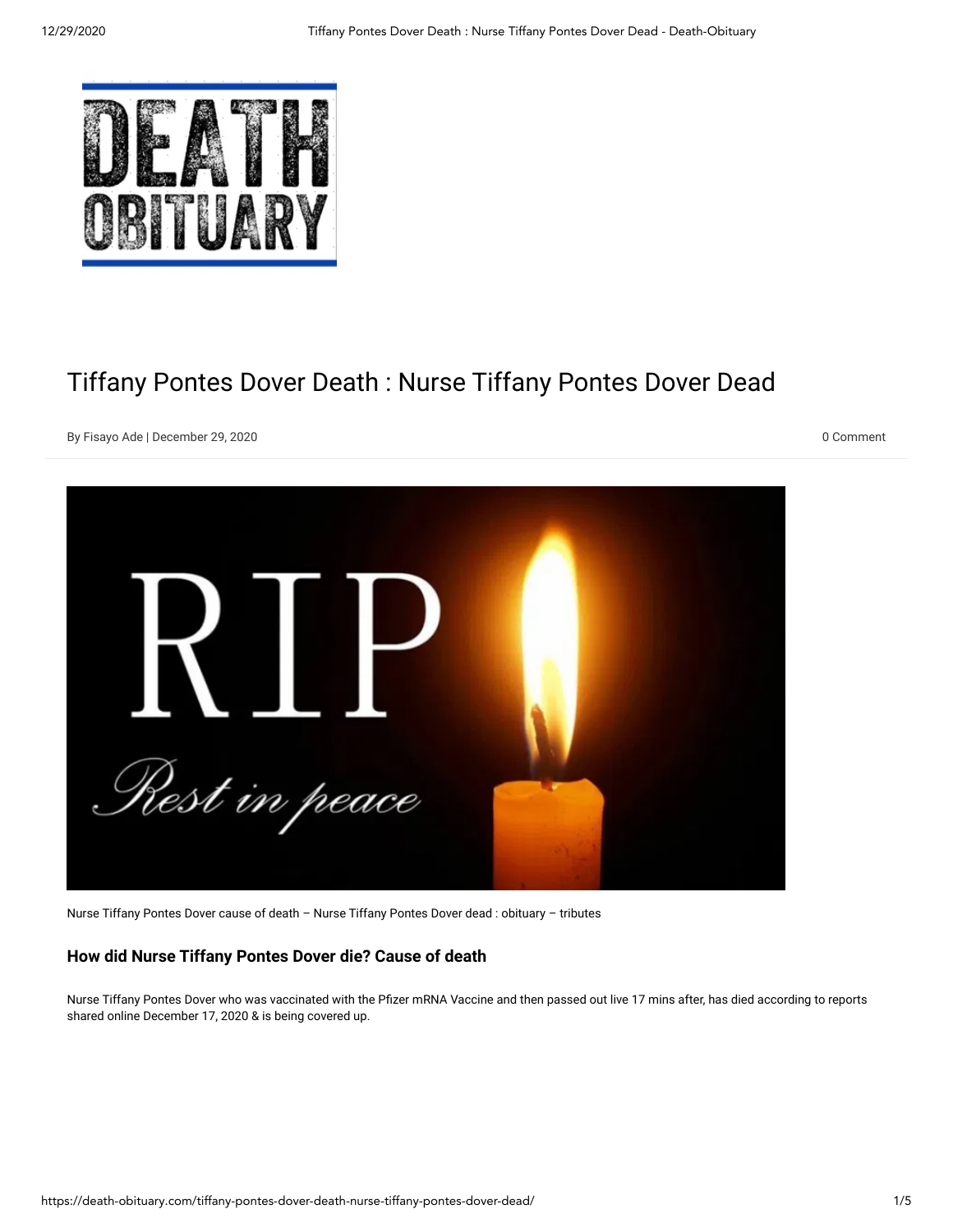

A

**So Tiffany Pontes Dover didn't just faint, she may be dead. If you have links, drop them. Her Instagram and Facebook have no activity but lots of people asking if she's ok. There is also a local death certificate in her name with her family listed. Idk 30 [57](https://www.facebook.com/heather.lagasca/posts/10223156094518301) [24](https://www.facebook.com/sharer/sharer.php?u=https%3A%2F%2Fwww.facebook.com%2Fheather.lagasca%2Fposts%2F10223156094518301&display=popup&ref=plugin&src=post) Nina Chan** [about a week](https://www.facebook.com/nina.chan.568/posts/10222489402255844) [ago](https://www.facebook.com/photo.php?fbid=10222489401335821&set=a.10204377188661824&type=3)Dover. Benjami Pontes, GET THIS ONE **Tiffany Dover** 30  $\Delta$ Felesia Pontes Michael Pontes, Ashley

Shirley, Data Source: De Kalb Cou inty Death Red ords Database Mary Adams, Sandra **Adams** Horace Dover, Baileyto AL Allison **Tiffany Dover** 34 GET THIS ONE Altoona Doverbarnett. Äİ Ashley Dover-nail Donna Kent Joseph Snider, Data So urce: Cullman Co nty Death Re AL Rockmart, GA Richard GET THIS ON **Tiffany Dover** 39 Villa Rica Stegall, GA and 7 Data Source: Saint Clair County Death Records Databa Melissa Crabb,

Update: Just found this so this could be disinfo: [https://youtu.be/q77CbGhYhRU](https://l.facebook.com/l.php?u=https%3A%2F%2Fyoutu.be%2Fq77CbGhYhRU&h=AT1WnDxhVsr0VMuuXN93SzMQg0XuK5IR6VGTtWzrbeLK5uILH5QvOP_T_7btpYXcJgO6_gFuUz7y0K3v5pzZ5Oa_xESGWjydif3YPW6u4Vs9do7eAzGZ8TksNbzVbodpM1JXlcZd) although I am inclined to believe she is dead.

Also this: [https://celebritiesdeaths.com/tiffany-dover-death-obituar…/…](https://celebritiesdeaths.com/tiffany-dover-death-obituary-dead-tiffany-pontes-dover-has-died/?feed_id=14334&_unique_id=5fde8cc501d8d&fbclid=IwAR03sfrnJ_TGRSY2wa-Nw9PNREQVTRPVAHPQDk4dnc0hD7AGXcdCc1pdWuk)

Copied... [See More](https://www.facebook.com/nina.chan.568/posts/10222489402255844)

**13 [3](https://www.facebook.com/nina.chan.568/posts/10222489402255844) [32](https://www.facebook.com/sharer/sharer.php?u=https%3A%2F%2Fwww.facebook.com%2Fnina.chan.568%2Fposts%2F10222489402255844&display=popup&ref=plugin&src=post)**

NO FEAR LIFE 4 hrs · Tiffany Dover <sup>~</sup> the nurse who got the and collapsed has apparently died Any info on this ? BREAKING There are reports [Tiffany](https://death-obituary.com/) Pontes Dover is dead. She is the nurse who collapsed on live television when being interviewed about the vaccine. We can't confirm it,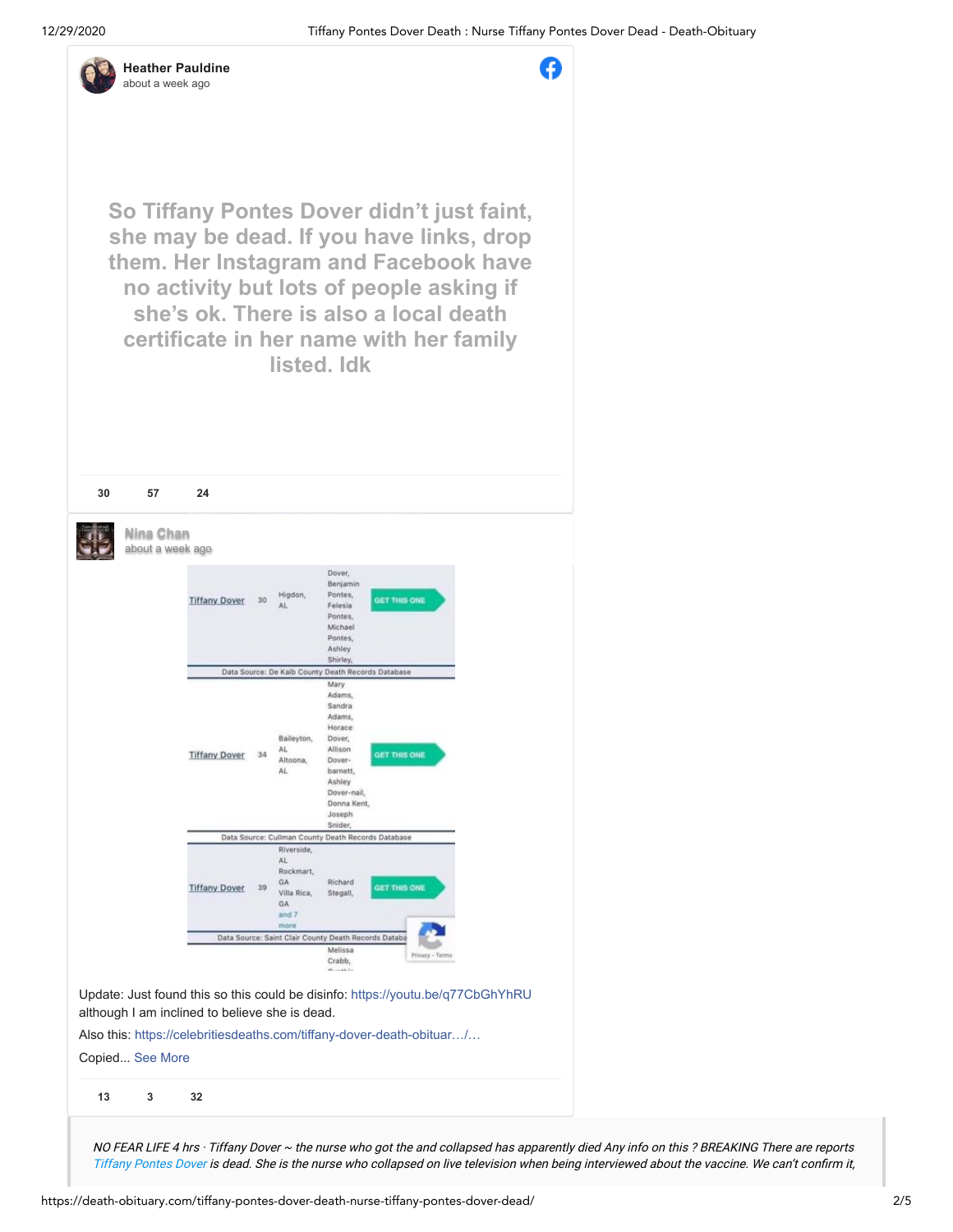12/29/2020 Tiffany Pontes Dover Death : Nurse Tiffany Pontes Dover Dead - Death-Obituary

we are trying to collect as much intel as possible. INTEL WE KNOW – She is from Tennessee – She collapsed 15+ minutes after taking the Pfizer vaccine on live television - Her Instagram account is tiffany\_dover\_ and her Facebook is https://www.facebook.com/tiffany.dover.520/ She hasn't posted for 5 days, she generally posts every 2-3 days. Go look at the comments on her first photo on her Instagram. - There is social media posts about her death from people who were allegedly connected to her or her family - There is reports of death threats against her family for sharing the info – There is reports of censorship – The debunkers are saying it is all false but are providing very little evidence



Mystery and suspicious silence surrounds the state of nurse Tiffany Dover who passed out live after getting the vaccine. It happens at the worst time for business. It has shown us what they are capable of doing for control. I found this video

Someone also posted <sup>a</sup> message on the networks from which I translate the most important, follow the thread:

"Well, I've been stubbornly investigating more. My gut won't let me down. And it came out to <sup>a</sup> good, reliable source. And this is what I found. And I want to share with you. Tiffany Pontes Dover died Chi Memorial Chattanooga The truth is that her family is really being pressed to keep her mouth shut and lawyers are trying to reach a financial settlement. They wanted to cremate her after 48 hours so the family had to fight not to let that happen and she was still buried at Higdon. My source is in contact with Tiffany's own daughter and called as her aunt to represent the family. And take care. And confirmed his death in Alabama. "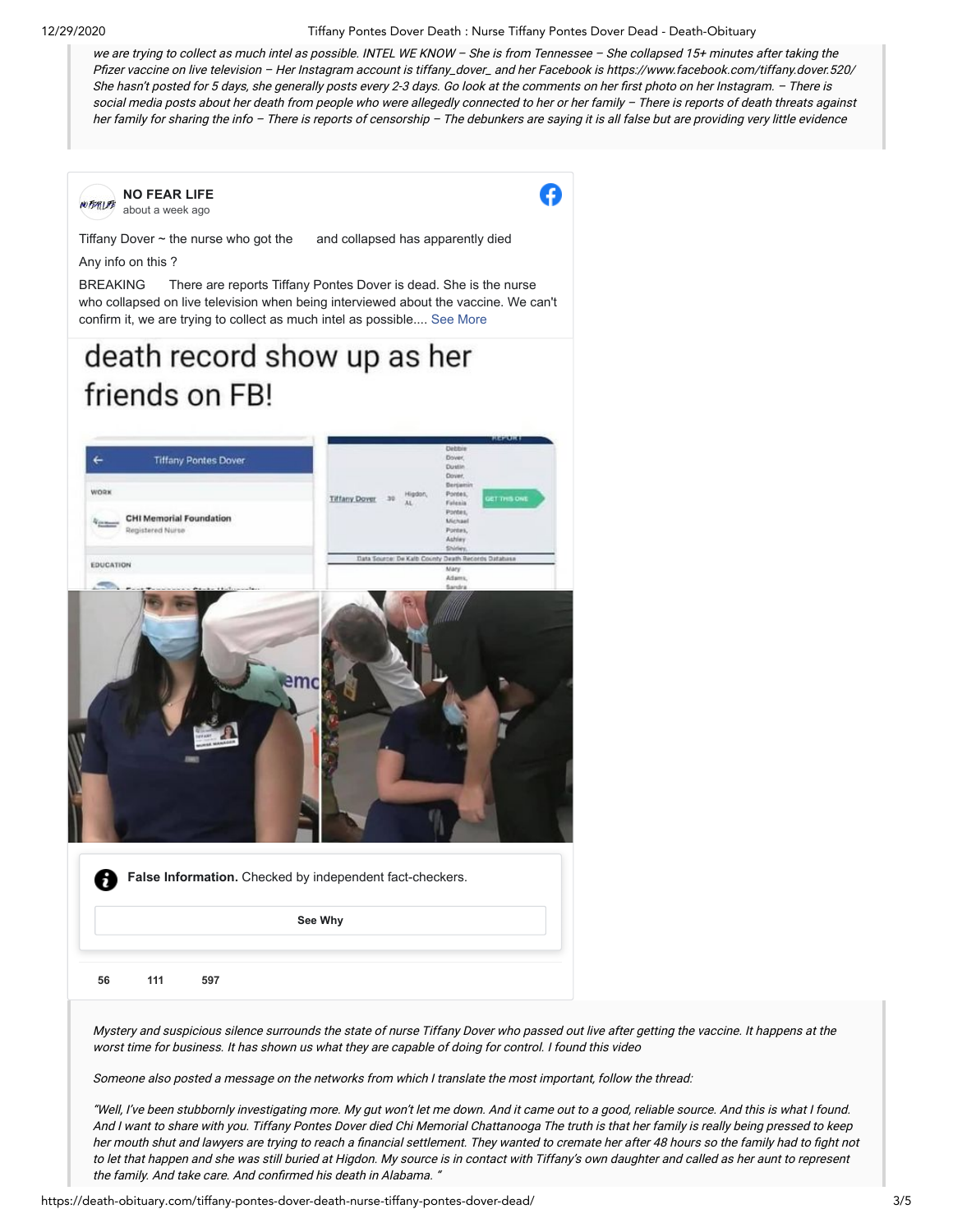| <b>DespiertaYa</b><br>@orlandosigut<br>También alguien posteo en las redes un mensaje del que<br>traduzco lo más importante, sigue el hilo:<br>6:17 PM · Dec 28, 2020<br>△ See DespiertaYa<br>'s other Tweets<br>♡<br><b>DespiertaYa</b><br>@orlandosigut · Dec 28, 2020<br>Replying to @orlandosigut<br>en Alabama."<br><b>DespiertaYa</b><br>@orlandosigut | su tía para representar a la familia. Y cuídate. Y confirmó su muerte | Mi fuente está en contacto con la propia hija de Tiffany y llamó como | Mensaje eliminado: | <b>DespiertaYa</b> | @orlandosigut · Dec 28, 2020<br>Misterio y silencio sospechoso rodea el estado de la enfermera<br>Tiffany Dover que se desmayó en vivo después de ponerse la vacuna.<br>Sucede en el peor momento para negocio. Nos ha demostrado de lo<br>que son capaces de hacer por el control. Encontré este video |   |
|--------------------------------------------------------------------------------------------------------------------------------------------------------------------------------------------------------------------------------------------------------------------------------------------------------------------------------------------------------------|-----------------------------------------------------------------------|-----------------------------------------------------------------------|--------------------|--------------------|---------------------------------------------------------------------------------------------------------------------------------------------------------------------------------------------------------------------------------------------------------------------------------------------------------|---|
|                                                                                                                                                                                                                                                                                                                                                              |                                                                       |                                                                       |                    |                    |                                                                                                                                                                                                                                                                                                         | Ŧ |
|                                                                                                                                                                                                                                                                                                                                                              |                                                                       |                                                                       |                    |                    |                                                                                                                                                                                                                                                                                                         |   |
|                                                                                                                                                                                                                                                                                                                                                              |                                                                       |                                                                       |                    |                    |                                                                                                                                                                                                                                                                                                         |   |
|                                                                                                                                                                                                                                                                                                                                                              |                                                                       |                                                                       |                    |                    |                                                                                                                                                                                                                                                                                                         |   |
|                                                                                                                                                                                                                                                                                                                                                              |                                                                       |                                                                       |                    |                    |                                                                                                                                                                                                                                                                                                         |   |